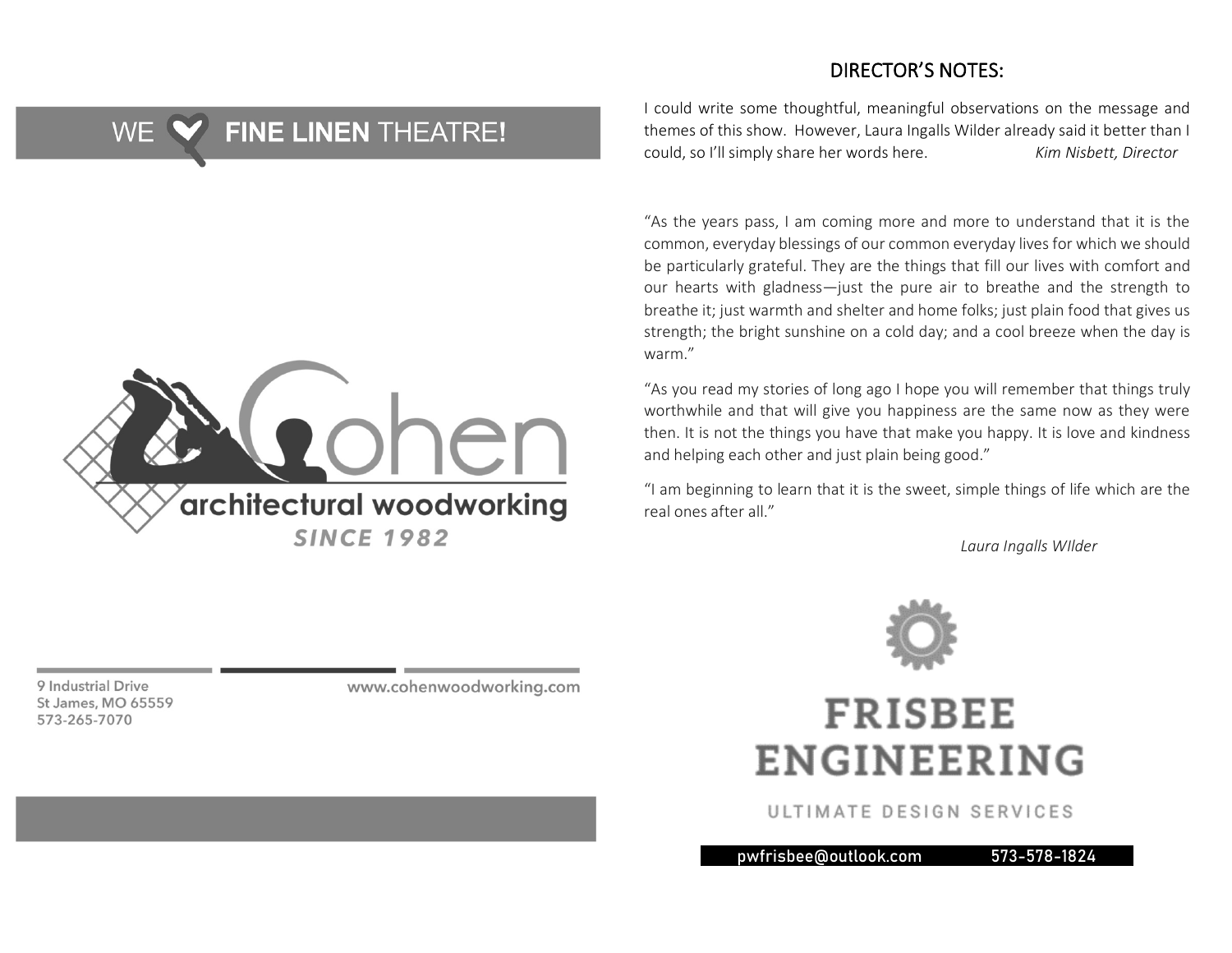### CAST:

#### PRAIRIE ENSEMBLE:

Gannon Breig, Micah Burks, Sage Burks, Devin Burns, Katie Culp, Jacob Davis, Janessa Dowdy, Jude Enete, Michelle Gegel, Nathele Gitnes, Jonathan Hardin, Cheryl Hicks, Mike Kneuper, Ashley Light, Syr Charles Lyons, Christopher Martin, Cassia McCluskey, Grace McCluskey, Rachel McCluskey, Havalah Nail, Tammy Nail, Craig Phillips, David Riefer, Julianna Rogers, Jeni Steele, Lanin Thomasma, Ella Veo, Jeremie Waldvogel

#### DESMET STUDENTS:

Carissa Ayres, Reese Bruning, James Howdeshell, Madeline Howdeshell, Zoe Light, Ammon Martin, Emmy Martin, Regan McCluskey, Esperanzza Moschos, Glory Nisbett, London Renaud, John Riefer, Colton Taylor, Kaylee Taylor



# **Award-winning faith-driven** investments.

## **Join the movement.**



**Mark Riefer** President | Senior **Financial Advisor** 



**Kyle Wendels** 

**Financial Advisor** Director of Trading





Senior Branch Administrator



**Jo Ann Davidson** 

**Executive Assistant** 

## **SCHEDULE A CONVERSATION**

#### www.ClearMoneyPath.com

573-426-5770

Different types of investments involve varying degrees of risk, and there can be no assurance that any specific investment will either be suitable or profitable for a client's investment portfolio. Information presented does not involve the rendering of personalized investment advice, but is limited to the dissemination of general information on products and services. Clear Money Path is registered as an investment advisor with the state of Missouri.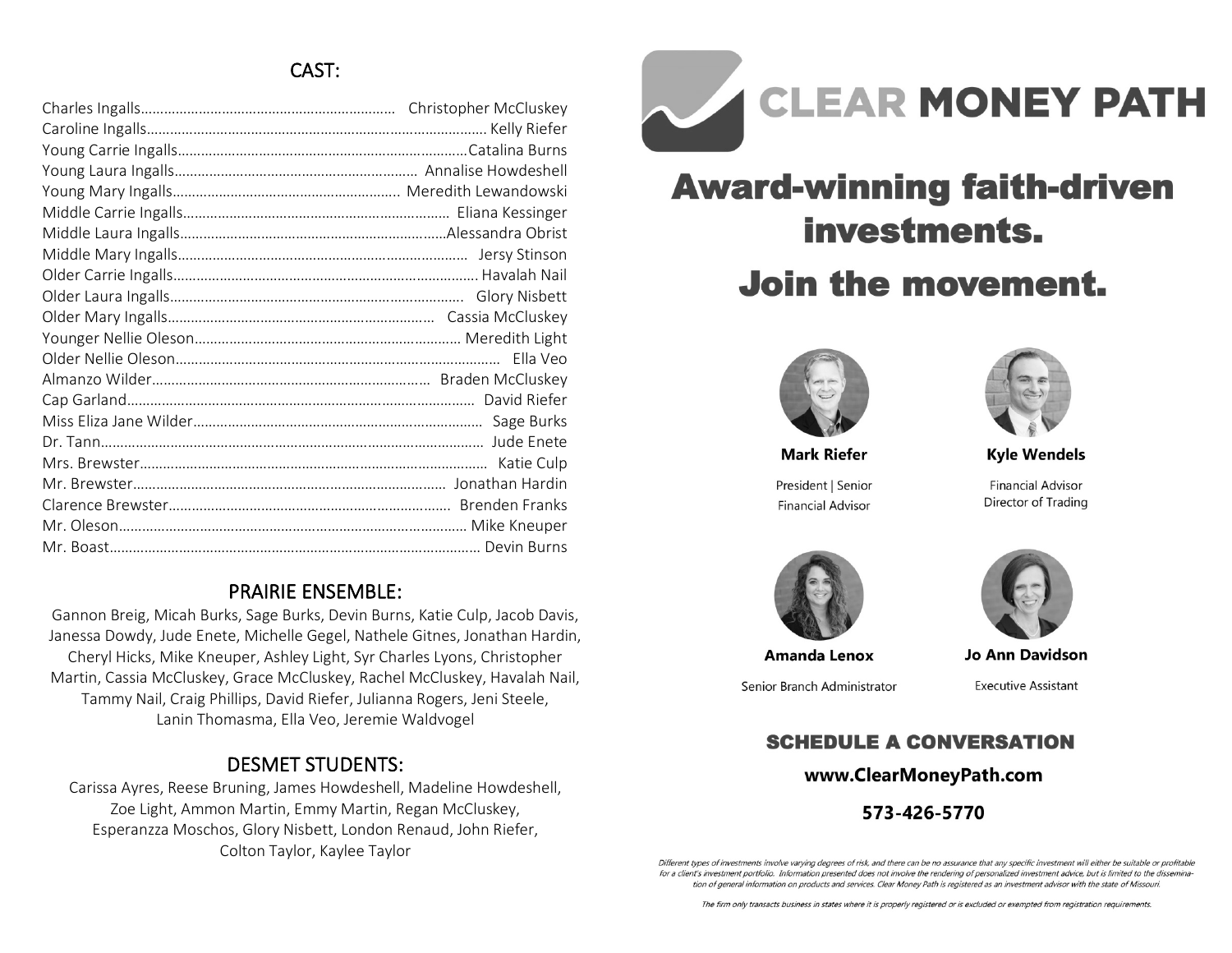#### BREWSTER STUDENTS:

Autumn Culp, David Culp, Joshua Culp, Peter Culp, Theodore Hardin, Emmaline Harris, Ida Mae Houser, Josephine Houser, Rosalynne Houser, Howie Martin, Berwynn Phillips

#### ORCHESTRA:

#### CHOREOGRAPHY:

| Bows Celebration, |  |
|-------------------|--|
|                   |  |
|                   |  |

#### PRODUCTION TEAM:

#### SPECIAL THANKS

Mary Kwantes, Suzanna Withem, Dan Goff, Shane and Megan Taylor, Ozark Actors Theatre, Philip Houser, Timothy Sallwasser, Kevin Shaw, Pam Williams, Walter Williams, Sirrii Gilness, Tracy Hall, Debbie Hickle, Sue Christensen, Nina Ownby, Deanna Jones, Heather Light, Clara Marie Tupper, Springfield Little Theatre, John R. "Chuck" Rogers, First Baptist Church, Jo Lynn Perry, JoAnn Davidson, Lisa Leach, Marina Lewandowski, J.L. Koenig, Mackenzie Townley, MS&T Music and Theatre Arts Programs, Taylor Gruenloh

#### FOR BIOS AND HEADSHOTS OF THE COMPANY:

FineLinenTheatre.com/program

or

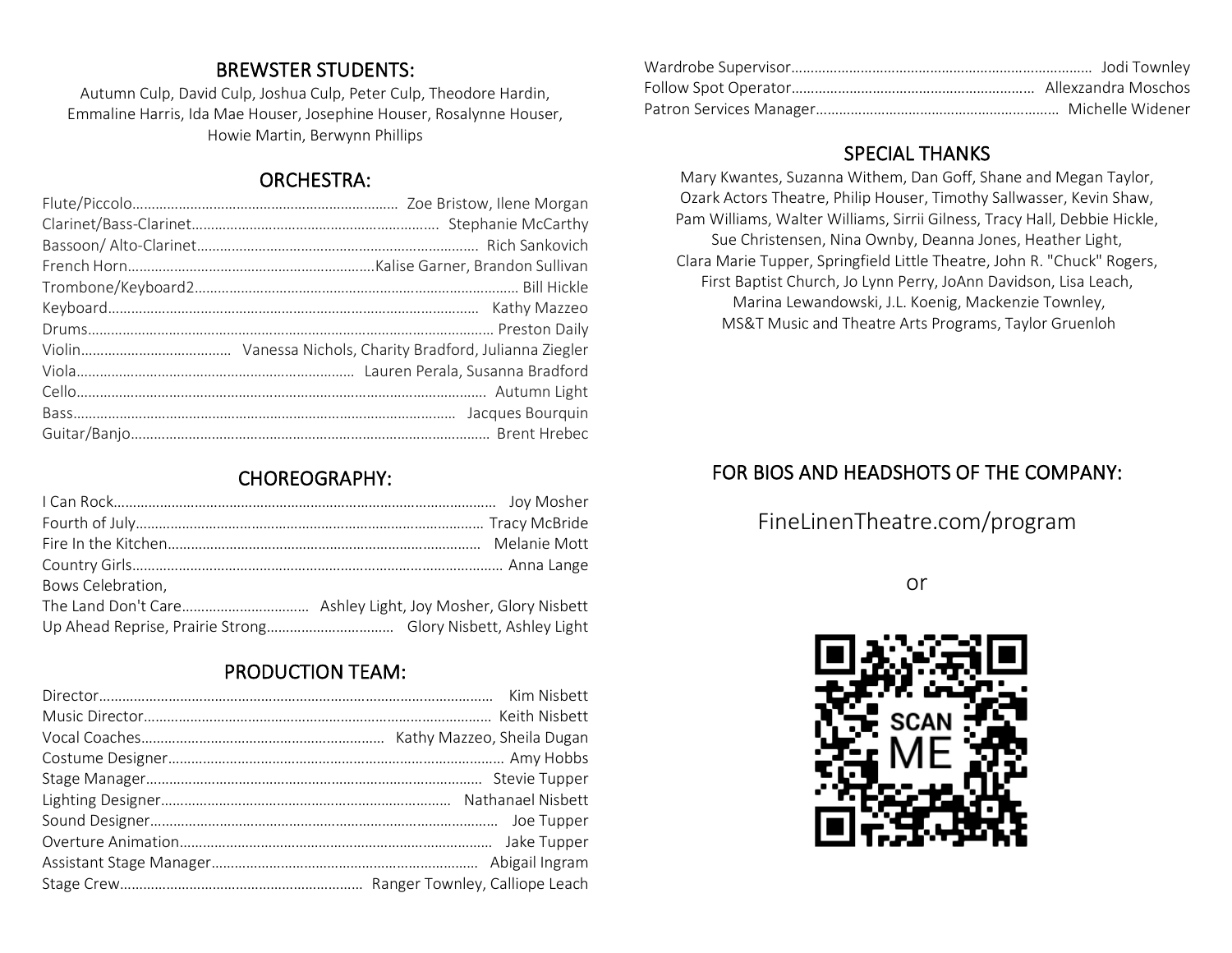## **HISTORY OF PAST SHOWS**

*Scenes from Childhood Classics (2021, Youth)* Over the River and Through the Woods (2021) Cinderella (2021) The 39 Steps (2021) Pride and Prejudice (2020) All is Calm: the 1914 Christmas Truce (2019) *Schoolhouse Rock Live! JR (2019 Youth)* Charley's Aunt (2019) Newsies (2019) All is Calm: the 1914 Christmas Truce (2018) *Adventures in the 100 Acre Wood (2018 Youth)* To Kill a Mockingbird (2018) Fiddler on the Roof (2018) *You're a Good Man Charlie Brown (2018 Youth)* Daddy Long Legs (2018) Arsenic and Old Lace (2017 Seussical the Musical (2017) The Miracle Worker (2017) Cheaper by the Dozen (2016) Chitty Chitty Bang Bang (2016) Beauty and the Beast (2015) Big Fish (2015) All I Really Need to Know I Learned in Kindergarten (2014) *Scenes from Childhood Classics (2014 Youth)* Pippin (2014) *Charlotte's Web the Musical (2013 Youth)* Adventures of Tom Sawyer (2013) Oliver! The Musical (2013) Tale of Two Cities (2012) You Can't Take It With You (2012) *Schoolhouse Rock Live! Jr. (2011 Youth)* Seussical the Musical (2011) *Snoopy The Musical (2010 Youth)* Pride and Prejudice (2010) Twelve Angry Men (2009) Pirates of Penzance (2009) The Prince and the Pauper (2008) *You're a Good Man Charlie Brown (2007 Youth)* You're a Good Man Charlie Brown (2007)

Shenandoah (2006) The Miracle Worker (2004 & 2005) Adventures in the 100 Acre Wood (2004) You Can't Take It With You (2003) Treasures of the Snow (2002) *From the Mixed-Up Files of Mrs Basil E Frankweiler (2002 Youth)*